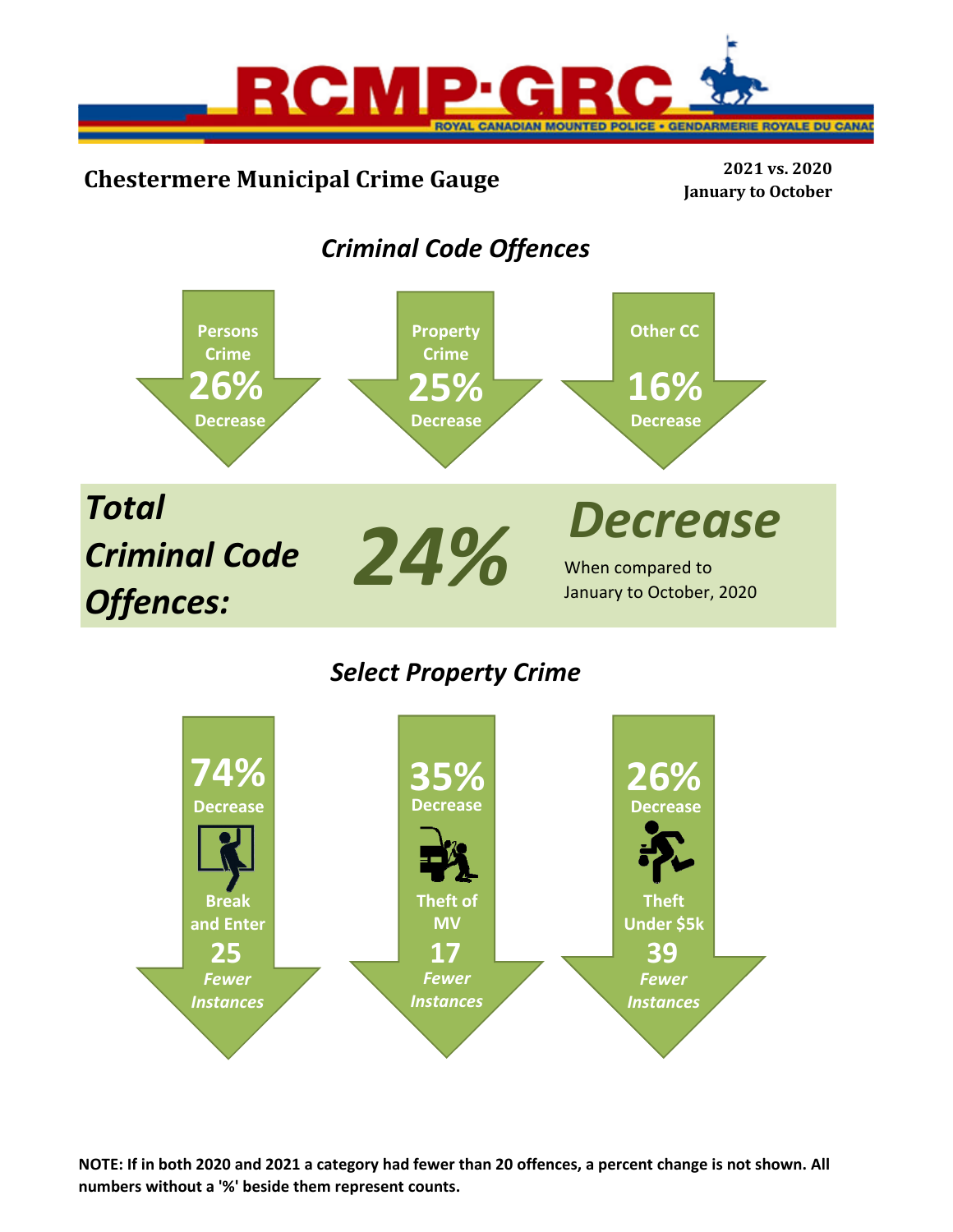## **Chestermere Municipal Detachment Crime Statistics (Actual) January to October: 2017 ‐ 2021**

| All categories contain "Attempted" and/or "Completed"<br>November 4, 2021 |              |                |              |                |                |              |                         |                         |                          |  |  |
|---------------------------------------------------------------------------|--------------|----------------|--------------|----------------|----------------|--------------|-------------------------|-------------------------|--------------------------|--|--|
| <b>CATEGORY</b>                                                           | <b>Trend</b> | 2017           | 2018         | 2019           | 2020           | 2021         | % Change<br>2017 - 2021 | % Change<br>2020 - 2021 | Avg File +/-<br>per Year |  |  |
| Homicides & Offences Related to Death                                     |              | $\pmb{0}$      | $\mathbf{1}$ | $\mathbf 0$    | $\overline{2}$ | $\mathbf 0$  | N/A                     | $-100%$                 | 0.1                      |  |  |
| Robbery                                                                   |              | $\mathbf 1$    | $\mathbf{1}$ | $\mathbf 1$    | $\overline{2}$ | 5            | 400%                    | 150%                    | 0.9                      |  |  |
| <b>Sexual Assaults</b>                                                    |              | $\overline{4}$ | 10           | 8              | 6              | 8            | 100%                    | 33%                     | 0.4                      |  |  |
| <b>Other Sexual Offences</b>                                              |              | 4              | 13           | 6              | 8              | 3            | $-25%$                  | $-63%$                  | $-0.7$                   |  |  |
| Assault                                                                   |              | 89             | 83           | 68             | 81             | 65           | $-27%$                  | $-20%$                  | $-5.0$                   |  |  |
| Kidnapping/Hostage/Abduction                                              |              | $\mathbf 1$    | $\mathbf 0$  | $\mathbf{1}$   | $\overline{2}$ | $\mathbf{1}$ | 0%                      | $-50%$                  | 0.2                      |  |  |
| Extortion                                                                 |              | $\mathbf 1$    | 4            | $\overline{2}$ | $\mathbf{1}$   | $\mathbf{1}$ | 0%                      | 0%                      | $-0.3$                   |  |  |
| <b>Criminal Harassment</b>                                                |              | 15             | 21           | 32             | 43             | 26           | 73%                     | $-40%$                  | 4.4                      |  |  |
| <b>Uttering Threats</b>                                                   |              | 31             | 55           | 49             | 49             | 34           | 10%                     | $-31%$                  | 0.0                      |  |  |
| <b>TOTAL PERSONS</b>                                                      |              | 146            | 188          | 167            | 194            | 143          | $-2%$                   | $-26%$                  | 0.0                      |  |  |
| Break & Enter                                                             |              | 55             | 54           | 59             | 34             | 9            | $-84%$                  | $-74%$                  | $-11.2$                  |  |  |
| Theft of Motor Vehicle                                                    |              | 63             | 92           | 52             | 48             | 31           | $-51%$                  | $-35%$                  | $-10.8$                  |  |  |
| Theft Over \$5,000                                                        |              | 18             | 17           | 14             | 12             | 4            | $-78%$                  | $-67%$                  | $-3.3$                   |  |  |
| Theft Under \$5,000                                                       |              | 252            | 302          | 194            | 150            | 111          | $-56%$                  | $-26%$                  | $-43.4$                  |  |  |
| Possn Stn Goods                                                           |              | 69             | 90           | 68             | 24             | 22           | $-68%$                  | -8%                     | $-16.0$                  |  |  |
| Fraud                                                                     |              | 74             | 80           | 103            | 75             | 59           | $-20%$                  | $-21%$                  | $-3.5$                   |  |  |
| Arson                                                                     |              | $\overline{2}$ | $\mathbf{1}$ | 3              | $\mathbf 0$    | 3            | 50%                     | N/A                     | 0.1                      |  |  |
| Mischief - Damage To Property                                             |              | 0              | $\mathbf 0$  | 25             | 90             | 71           | N/A                     | $-21%$                  | 23.2                     |  |  |
| Mischief - Other                                                          |              | 170            | 219          | 100            | 44             | 46           | $-73%$                  | 5%                      | $-42.3$                  |  |  |
| <b>TOTAL PROPERTY</b>                                                     |              | 703            | 855          | 618            | 477            | 356          | $-49%$                  | $-25%$                  | $-107.2$                 |  |  |
| <b>Offensive Weapons</b>                                                  |              | 18             | 18           | 20             | 9              | 8            | -56%                    | $-11%$                  | $-2.9$                   |  |  |
| Disturbing the peace                                                      |              | 59             | 44           | 43             | 52             | 36           | $-39%$                  | $-31%$                  | $-3.8$                   |  |  |
| Fail to Comply & Breaches                                                 |              | 37             | 49           | 70             | 26             | 33           | $-11%$                  | 27%                     | $-3.1$                   |  |  |
| <b>OTHER CRIMINAL CODE</b>                                                |              | 31             | 41           | 36             | 31             | 22           | $-29%$                  | $-29%$                  | $-2.8$                   |  |  |
| TOTAL OTHER CRIMINAL CODE                                                 |              | 145            | 152          | 169            | 118            | 99           | $-32%$                  | $-16%$                  | $-12.6$                  |  |  |
| TOTAL CRIMINAL CODE                                                       |              | 994            | 1,195        | 954            | 789            | 598          | $-40%$                  | $-24%$                  | $-119.8$                 |  |  |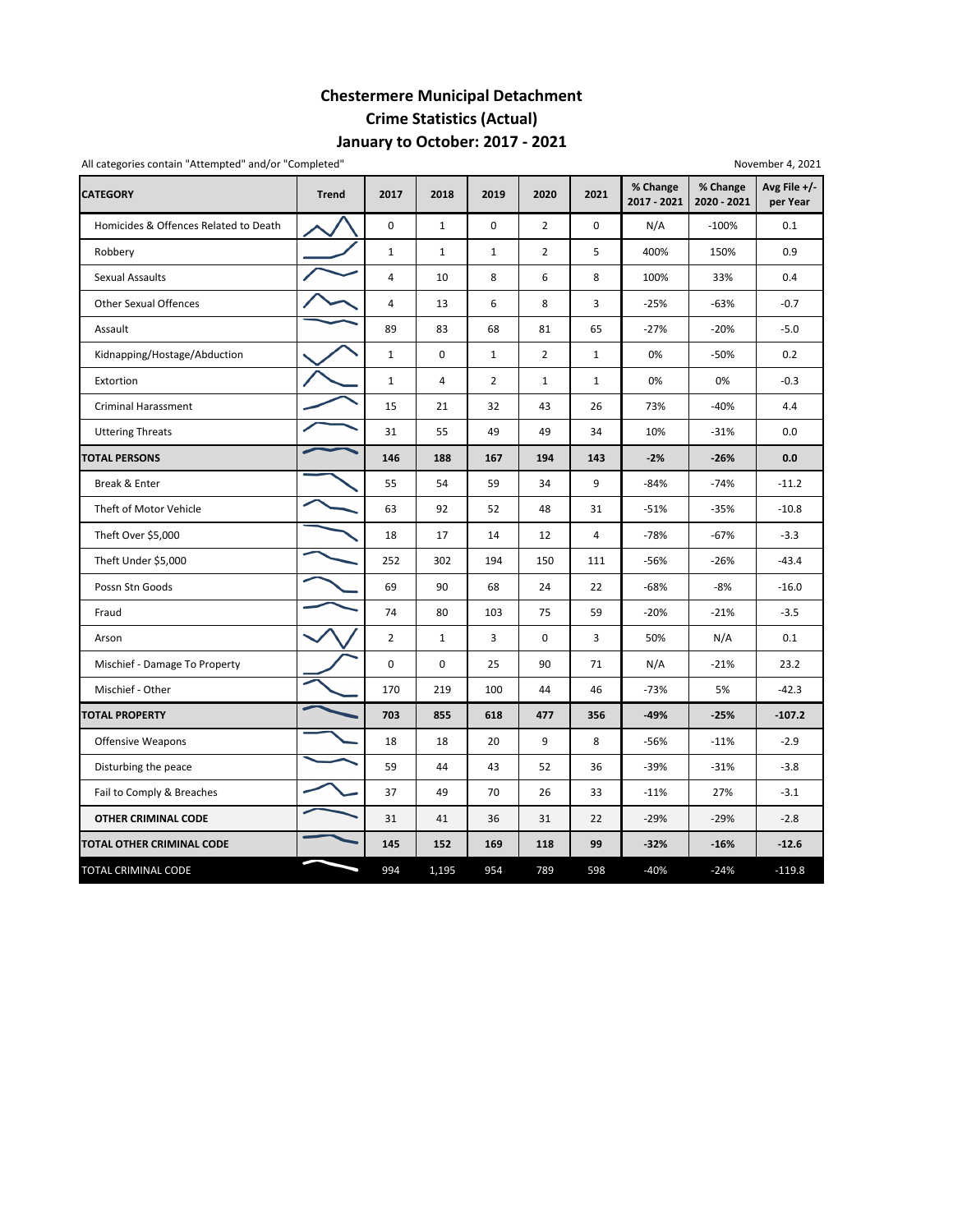## **Chestermere Municipal Detachment Crime Statistics (Actual) January to October: 2017 ‐ 2021**

| All categories contain "Attempted" and/or "Completed"<br>November 4, 2021 |              |                |              |                |              |                |                         |                         |                          |  |  |
|---------------------------------------------------------------------------|--------------|----------------|--------------|----------------|--------------|----------------|-------------------------|-------------------------|--------------------------|--|--|
| <b>CATEGORY</b>                                                           | <b>Trend</b> | 2017           | 2018         | 2019           | 2020         | 2021           | % Change<br>2017 - 2021 | % Change<br>2020 - 2021 | Avg File +/-<br>per Year |  |  |
| Drug Enforcement - Production                                             |              | $\mathbf{1}$   | $\mathbf 0$  | $\mathbf 0$    | $\mathbf 0$  | $\mathbf 0$    | $-100%$                 | N/A                     | $-0.2$                   |  |  |
| Drug Enforcement - Possession                                             |              | 46             | 40           | 9              | 5            | 8              | $-83%$                  | 60%                     | $-11.1$                  |  |  |
| Drug Enforcement - Trafficking                                            |              | 8              | 5            | 5              | 8            | $\overline{7}$ | $-13%$                  | $-13%$                  | 0.1                      |  |  |
| Drug Enforcement - Other                                                  |              | 0              | 0            | 0              | 0            | 0              | N/A                     | N/A                     | 0.0                      |  |  |
| <b>Total Drugs</b>                                                        |              | 55             | 45           | 14             | 13           | 15             | $-73%$                  | 15%                     | $-11.2$                  |  |  |
| Cannabis Enforcement                                                      |              | 0              | 0            | $\overline{2}$ | $\mathbf{1}$ | 3              | N/A                     | 200%                    | 0.7                      |  |  |
| Federal - General                                                         |              | 30             | 8            | 11             | 10           | $\overline{7}$ | $-77%$                  | $-30%$                  | $-4.4$                   |  |  |
| TOTAL FEDERAL                                                             |              | 85             | 53           | 27             | 24           | 25             | $-71%$                  | 4%                      | $-14.9$                  |  |  |
| Liquor Act                                                                |              | 32             | 38           | 34             | 38           | 48             | 50%                     | 26%                     | 3.2                      |  |  |
| Cannabis Act                                                              |              | 0              | 0            | 14             | 20           | 14             | N/A                     | $-30%$                  | 4.8                      |  |  |
| Mental Health Act                                                         |              | 94             | 81           | 89             | 97           | 93             | $-1%$                   | $-4%$                   | 1.4                      |  |  |
| <b>Other Provincial Stats</b>                                             |              | 152            | 129          | 194            | 179          | 173            | 14%                     | $-3%$                   | 9.2                      |  |  |
| <b>Total Provincial Stats</b>                                             |              | 278            | 248          | 331            | 334          | 328            | 18%                     | $-2%$                   | 18.6                     |  |  |
| Municipal By-laws Traffic                                                 |              | $\overline{7}$ | 26           | 79             | 35           | 20             | 186%                    | $-43%$                  | 3.5                      |  |  |
| Municipal By-laws                                                         |              | 374            | 298          | 222            | 331          | 210            | $-44%$                  | $-37%$                  | $-29.5$                  |  |  |
| <b>Total Municipal</b>                                                    |              | 381            | 324          | 301            | 366          | 230            | $-40%$                  | $-37%$                  | $-26.0$                  |  |  |
| Fatals                                                                    |              | 0              | 0            | $\mathbf{1}$   | 0            | $\mathbf{1}$   | N/A                     | N/A                     | 0.2                      |  |  |
| Injury MVC                                                                |              | 21             | 17           | 23             | 16           | 19             | $-10%$                  | 19%                     | $-0.5$                   |  |  |
| Property Damage MVC (Reportable)                                          |              | 215            | 209          | 170            | 118          | 128            | $-40%$                  | 8%                      | $-26.5$                  |  |  |
| Property Damage MVC (Non Reportable)                                      |              | 20             | 37           | 38             | 24           | 33             | 65%                     | 38%                     | 1.3                      |  |  |
| <b>TOTAL MVC</b>                                                          |              | 256            | 263          | 232            | 158          | 181            | $-29%$                  | 15%                     | $-25.5$                  |  |  |
| Roadside Suspension - Alcohol (Prov)                                      |              | N/A            | N/A          | N/A            | N/A          | N/A            | N/A                     | N/A                     | N/A                      |  |  |
| Roadside Suspension - Drugs (Prov)                                        |              | N/A            | N/A          | N/A            | N/A          | N/A            | N/A                     | N/A                     | N/A                      |  |  |
| <b>Total Provincial Traffic</b>                                           |              | 1,626          | 4,240        | 6,396          | 3,040        | 4,504          | 177%                    | 48%                     | 455.6                    |  |  |
| <b>Other Traffic</b>                                                      |              | 26             | 17           | 21             | 26           | 11             | $-58%$                  | -58%                    | $-2.1$                   |  |  |
| <b>Criminal Code Traffic</b>                                              |              | 85             | 103          | 78             | 64           | 40             | $-53%$                  | $-38%$                  | $-12.9$                  |  |  |
| <b>Common Police Activities</b>                                           |              |                |              |                |              |                |                         |                         |                          |  |  |
| <b>False Alarms</b>                                                       |              | 278            | 238          | 87             | 61           | 60             | $-78%$                  | $-2%$                   | $-61.3$                  |  |  |
| False/Abandoned 911 Call and 911 Act                                      |              | 15             | 15           | 9              | 21           | 23             | 53%                     | 10%                     | 2.2                      |  |  |
| Suspicious Person/Vehicle/Property                                        |              | 185            | 183          | 219            | 192          | 126            | $-32%$                  | $-34%$                  | $-10.9$                  |  |  |
| <b>Persons Reported Missing</b>                                           |              | 22             | 37           | 32             | 20           | 30             | 36%                     | 50%                     | $-0.1$                   |  |  |
| Search Warrants                                                           |              | $\mathbf{1}$   | $\mathbf{1}$ | $\overline{2}$ | 4            | $\mathbf{1}$   | 0%                      | $-75%$                  | 0.3                      |  |  |
| Spousal Abuse - Survey Code (Reported)                                    |              | 177            | 169          | 171            | 155          | 125            | -29%                    | -19%                    | $-11.8$                  |  |  |
| Form 10 (MHA) (Reported)                                                  |              | 0              | $\mathbf 0$  | $\mathbf{1}$   | 39           | 29             | N/A                     | $-26%$                  | 9.7                      |  |  |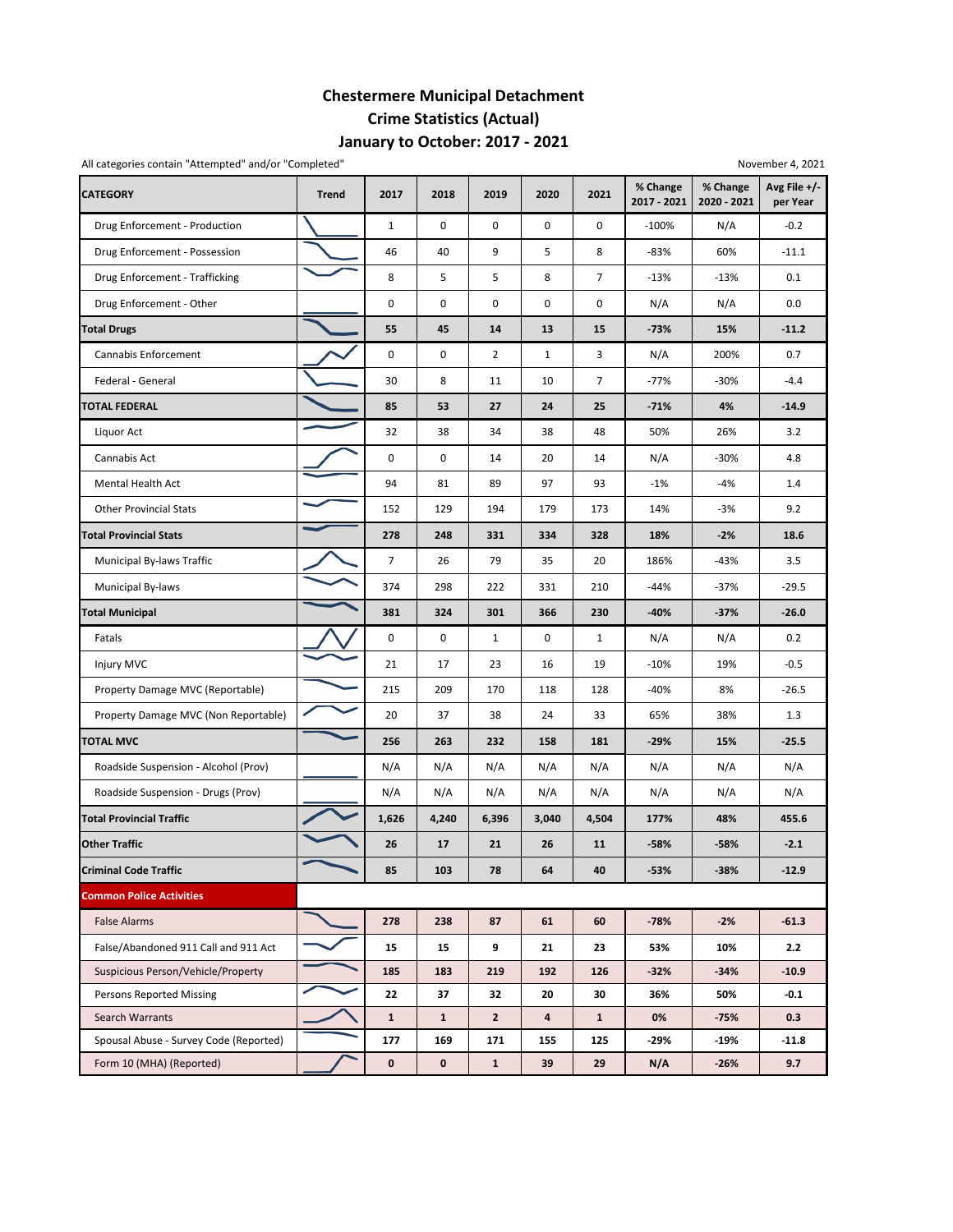## **Chestermere Municipal Detachment Crime Statistics (Actual) October: 2017 ‐ 2021**

| <b>CATEGORY</b>                       | <b>Trend</b> | 2017                | 2018           | 2019           | 2020                | 2021           | % Change<br>2017 - 2021 | % Change<br>2020 - 2021 | Avg File $+/-$<br>per Year |
|---------------------------------------|--------------|---------------------|----------------|----------------|---------------------|----------------|-------------------------|-------------------------|----------------------------|
| Homicides & Offences Related to Death |              | $\mathbf 0$         | $\Omega$       | $\Omega$       | $\Omega$            | $\Omega$       | N/A                     | N/A                     | 0.0                        |
| Robbery                               |              | $\mathbf 0$         | $\mathbf{1}$   | $\mathbf 0$    | 0                   | 0              | N/A                     | N/A                     | $-0.1$                     |
| Sexual Assaults                       |              | $\mathsf{O}\xspace$ | $\mathbf 0$    | $\overline{2}$ | 0                   | 3              | N/A                     | N/A                     | 0.6                        |
| <b>Other Sexual Offences</b>          |              | $\mathbf{1}$        | $\mathbf{1}$   | 2              | 0                   | $\mathbf{1}$   | 0%                      | N/A                     | $-0.1$                     |
| Assault                               |              | 15                  | 10             | 6              | 16                  | $\overline{7}$ | $-53%$                  | $-56%$                  | $-1.0$                     |
| Kidnapping/Hostage/Abduction          |              | $\mathbf 0$         | 0              | $\mathbf 0$    | $\mathbf{1}$        | 0              | N/A                     | $-100%$                 | 0.1                        |
| Extortion                             |              | $\mathsf{O}\xspace$ | $\mathbf 0$    | $\pmb{0}$      | 0                   | $\mathbf 0$    | N/A                     | N/A                     | 0.0                        |
| <b>Criminal Harassment</b>            |              | $\overline{2}$      | $\overline{2}$ | 6              | 8                   | $\overline{2}$ | 0%                      | $-75%$                  | 0.6                        |
| <b>Uttering Threats</b>               |              | $\overline{4}$      | 4              | 14             | 15                  | 4              | 0%                      | $-73%$                  | 1.1                        |
| <b>TOTAL PERSONS</b>                  |              | 22                  | 18             | 30             | 40                  | 17             | $-23%$                  | $-58%$                  | 1.2                        |
| Break & Enter                         |              | 5                   | 9              | $\mathbf{1}$   | 5                   | $\mathbf 0$    | $-100%$                 | $-100%$                 | $-1.4$                     |
| Theft of Motor Vehicle                |              | 5                   | 14             | 5              | $\overline{7}$      | $\overline{4}$ | $-20%$                  | $-43%$                  | $-0.9$                     |
| Theft Over \$5,000                    |              | $\mathbf{1}$        | $\overline{2}$ | $\mathbf{1}$   | $\mathbf{1}$        | $\mathbf{1}$   | 0%                      | 0%                      | $-0.1$                     |
| Theft Under \$5,000                   |              | 26                  | 30             | 26             | 24                  | 16             | $-38%$                  | $-33%$                  | $-2.6$                     |
| Possn Stn Goods                       |              | 10                  | 15             | 5              | $\mathsf{O}\xspace$ | 0              | $-100%$                 | N/A                     | $-3.5$                     |
| Fraud                                 |              | 9                   | 8              | 11             | $\overline{7}$      | 6              | $-33%$                  | $-14%$                  | $-0.7$                     |
| Arson                                 |              | 0                   | 0              | $\mathbf{1}$   | 0                   | 0              | N/A                     | N/A                     | 0.0                        |
| Mischief - Damage To Property         |              | $\mathbf 0$         | 0              | 3              | 11                  | 8              | N/A                     | $-27%$                  | 2.7                        |
| Mischief - Other                      |              | 20                  | 18             | 4              | 8                   | 8              | $-60%$                  | 0%                      | $-3.4$                     |
| <b>TOTAL PROPERTY</b>                 |              | 76                  | 96             | 57             | 63                  | 43             | $-43%$                  | $-32%$                  | $-9.9$                     |
| <b>Offensive Weapons</b>              |              | 3                   | $\overline{4}$ | $\overline{2}$ | $\mathbf 0$         | $\mathbf{1}$   | $-67%$                  | N/A                     | $-0.8$                     |
| Disturbing the peace                  |              | 6                   | 6              | $\overline{2}$ | $\overline{2}$      | $\overline{7}$ | 17%                     | 250%                    | $-0.2$                     |
| Fail to Comply & Breaches             |              | 3                   | 6              | 0              | $\overline{7}$      | $\mathbf{1}$   | $-67%$                  | $-86%$                  | $-0.3$                     |
| OTHER CRIMINAL CODE                   |              | $\mathsf{O}\xspace$ | 3              | $1\,$          | $\mathsf{O}\xspace$ | $\mathbf{1}$   | N/A                     | N/A                     | $-0.1$                     |
| TOTAL OTHER CRIMINAL CODE             |              | 12                  | 19             | 5              | 9                   | 10             | $-17%$                  | 11%                     | $-1.4$                     |
| TOTAL CRIMINAL CODE                   |              | 110                 | 133            | 92             | 112                 | 70             | $-36%$                  | $-38%$                  | $-10.1$                    |

All categories contain "Attempted" and/or "Completed"

November 4, 2021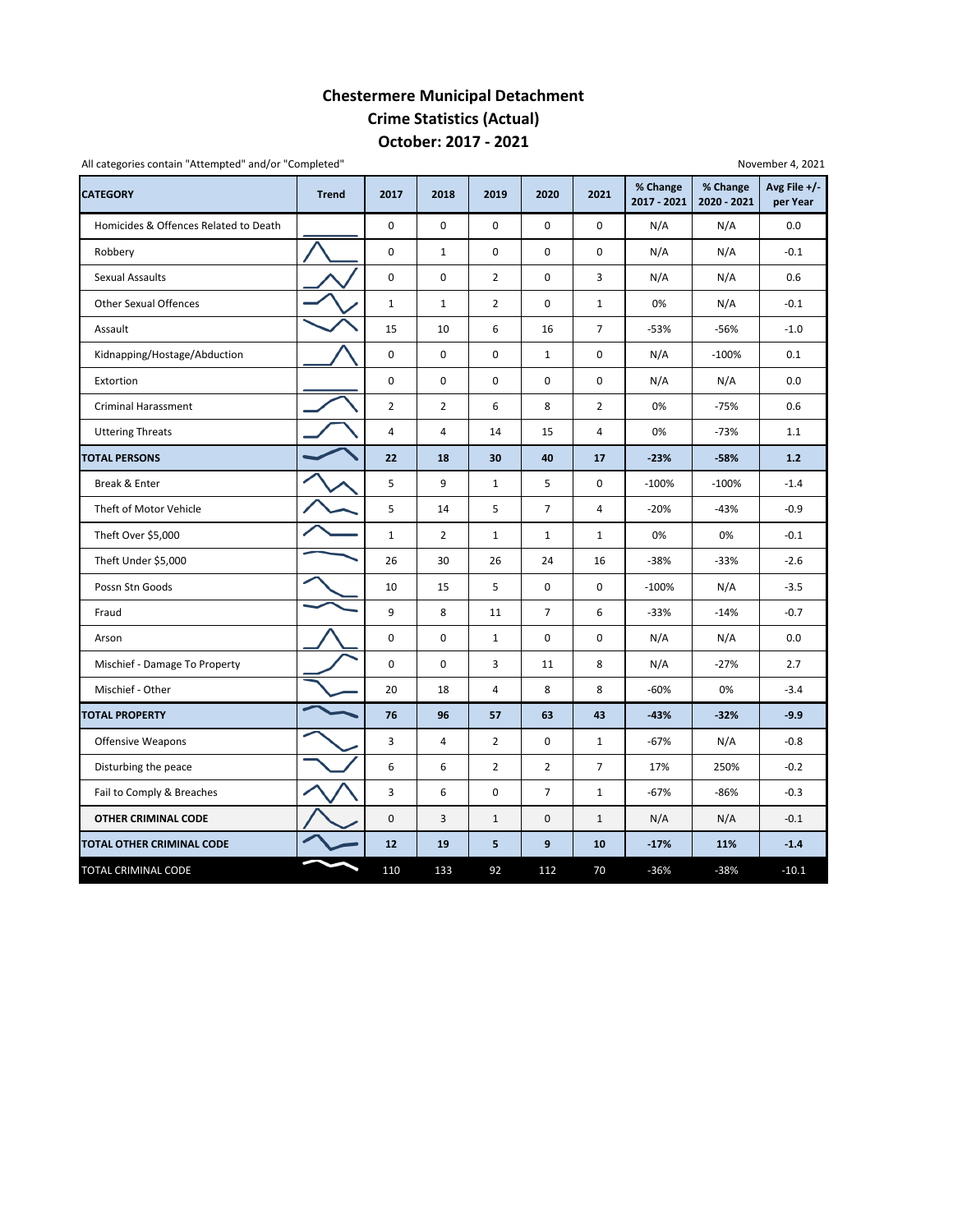### **Chestermere Municipal Detachment Crime Statistics (Actual) October: 2017 ‐ 2021**

| All categories contain "Attempted" and/or "Completed" |              |                |                |                |                         |                         | November 4, 2021        |                         |                          |  |  |  |  |  |
|-------------------------------------------------------|--------------|----------------|----------------|----------------|-------------------------|-------------------------|-------------------------|-------------------------|--------------------------|--|--|--|--|--|
| <b>CATEGORY</b>                                       | <b>Trend</b> | 2017           | 2018           | 2019           | 2020                    | 2021                    | % Change<br>2017 - 2021 | % Change<br>2020 - 2021 | Avg File +/-<br>per Year |  |  |  |  |  |
| Drug Enforcement - Production                         |              | 0              | 0              | $\pmb{0}$      | 0                       | $\mathbf 0$             | N/A                     | N/A                     | 0.0                      |  |  |  |  |  |
| Drug Enforcement - Possession                         |              | 5              | $\mathbf{1}$   | $\pmb{0}$      | 0                       | $\mathbf{1}$            | -80%                    | N/A                     | $-0.9$                   |  |  |  |  |  |
| Drug Enforcement - Trafficking                        |              | 0              | $\mathbf{1}$   | $\mathbf{1}$   | 0                       | 3                       | N/A                     | N/A                     | 0.5                      |  |  |  |  |  |
| Drug Enforcement - Other                              |              | 0              | 0              | $\pmb{0}$      | 0                       | 0                       | N/A                     | N/A                     | 0.0                      |  |  |  |  |  |
| <b>Total Drugs</b>                                    |              | 5              | $\overline{2}$ | $\mathbf{1}$   | $\bf{0}$                | $\overline{\mathbf{4}}$ | $-20%$                  | N/A                     | $-0.4$                   |  |  |  |  |  |
| Cannabis Enforcement                                  |              | 0              | 0              | $\pmb{0}$      | 0                       | $\mathbf{1}$            | N/A                     | N/A                     | 0.2                      |  |  |  |  |  |
| Federal - General                                     |              | $\mathbf 1$    | $\mathsf 0$    | $\pmb{0}$      | 0                       | 0                       | $-100%$                 | N/A                     | $-0.2$                   |  |  |  |  |  |
| <b>TOTAL FEDERAL</b>                                  |              | 6              | $\overline{2}$ | $\mathbf{1}$   | $\bf{0}$                | 5                       | $-17%$                  | N/A                     | $-0.4$                   |  |  |  |  |  |
| Liquor Act                                            |              | $1\,$          | 3              | $1\,$          | 4                       | 8                       | 700%                    | 100%                    | 1.5                      |  |  |  |  |  |
| Cannabis Act                                          |              | 0              | 0              | $\pmb{0}$      | 3                       | $\mathbf{1}$            | N/A                     | $-67%$                  | 0.5                      |  |  |  |  |  |
| <b>Mental Health Act</b>                              |              | $\overline{7}$ | 14             | 11             | $\overline{7}$          | $\overline{7}$          | 0%                      | 0%                      | $-0.7$                   |  |  |  |  |  |
| <b>Other Provincial Stats</b>                         |              | 17             | 11             | 8              | 15                      | 11                      | $-35%$                  | $-27%$                  | $-0.8$                   |  |  |  |  |  |
| <b>Total Provincial Stats</b>                         |              | 25             | 28             | 20             | 29                      | 27                      | 8%                      | $-7%$                   | 0.5                      |  |  |  |  |  |
| Municipal By-laws Traffic                             |              | $\mathbf 1$    | 6              | 12             | $\overline{2}$          | 0                       | $-100%$                 | $-100%$                 | $-0.6$                   |  |  |  |  |  |
| Municipal By-laws                                     |              | 30             | 14             | 18             | 28                      | 17                      | $-43%$                  | $-39%$                  | $-1.2$                   |  |  |  |  |  |
| <b>Total Municipal</b>                                |              | 31             | 20             | 30             | 30                      | 17                      | $-45%$                  | $-43%$                  | $-1.8$                   |  |  |  |  |  |
| Fatals                                                |              | 0              | 0              | $\pmb{0}$      | 0                       | $\mathbf 0$             | N/A                     | N/A                     | 0.0                      |  |  |  |  |  |
| Injury MVC                                            |              | 2              | 0              | 5              | 2                       | $\overline{2}$          | 0%                      | 0%                      | 0.2                      |  |  |  |  |  |
| Property Damage MVC (Reportable)                      |              | 19             | 24             | $\overline{7}$ | 12                      | 13                      | $-32%$                  | 8%                      | $-2.4$                   |  |  |  |  |  |
| Property Damage MVC (Non Reportable)                  |              | $\overline{2}$ | $\overline{2}$ | 5              | 6                       | 7                       | 250%                    | 17%                     | 1.4                      |  |  |  |  |  |
| <b>TOTAL MVC</b>                                      |              | 23             | 26             | 17             | 20                      | 22                      | $-4%$                   | 10%                     | $-0.8$                   |  |  |  |  |  |
| Roadside Suspension - Alcohol (Prov)                  |              | N/A            | N/A            | N/A            | N/A                     | N/A                     | N/A                     | N/A                     | N/A                      |  |  |  |  |  |
| Roadside Suspension - Drugs (Prov)                    |              | N/A            | N/A            | N/A            | N/A                     | N/A                     | N/A                     | N/A                     | N/A                      |  |  |  |  |  |
| <b>Total Provincial Traffic</b>                       |              | 404            | 595            | 606            | 359                     | 354                     | $-12%$                  | $-1%$                   | $-33.6$                  |  |  |  |  |  |
| <b>Other Traffic</b>                                  |              | 3              | $\mathbf 0$    | 3              | $\overline{\mathbf{z}}$ | $\mathbf{1}$            | $-67%$                  | $-86%$                  | 0.3                      |  |  |  |  |  |
| <b>Criminal Code Traffic</b>                          |              | 10             | 15             | 13             | 6                       | 6                       | $-40%$                  | 0%                      | $-1.7$                   |  |  |  |  |  |
| <b>Common Police Activities</b>                       |              |                |                |                |                         |                         |                         |                         |                          |  |  |  |  |  |
| <b>False Alarms</b>                                   |              | 29             | 9              | 8              | 6                       | 9                       | -69%                    | 50%                     | $-4.3$                   |  |  |  |  |  |
| False/Abandoned 911 Call and 911 Act                  |              | 1              | $\mathbf{2}$   | $\mathbf{1}$   | $\mathbf{1}$            | $\mathbf{2}$            | 100%                    | 100%                    | 0.1                      |  |  |  |  |  |
| Suspicious Person/Vehicle/Property                    |              | 20             | 14             | 17             | 21                      | 14                      | -30%                    | $-33%$                  | $-0.5$                   |  |  |  |  |  |
| <b>Persons Reported Missing</b>                       |              | 1              | $\mathbf{2}$   | 5              | $\mathbf{1}$            | 3                       | 200%                    | 200%                    | 0.3                      |  |  |  |  |  |
| Search Warrants                                       |              | $\pmb{0}$      | $\mathbf{1}$   | $\mathbf 0$    | $\mathbf{1}$            | 0                       | N/A                     | $-100%$                 | 0.0                      |  |  |  |  |  |
| Spousal Abuse - Survey Code (Reported)                |              | 23             | 15             | 14             | 25                      | 13                      | -43%                    | -48%                    | $-1.0$                   |  |  |  |  |  |
| Form 10 (MHA) (Reported)                              |              | 0              | 0              | $\mathbf{1}$   | 3                       | $\overline{\mathbf{3}}$ | N/A                     | 0%                      | 0.9                      |  |  |  |  |  |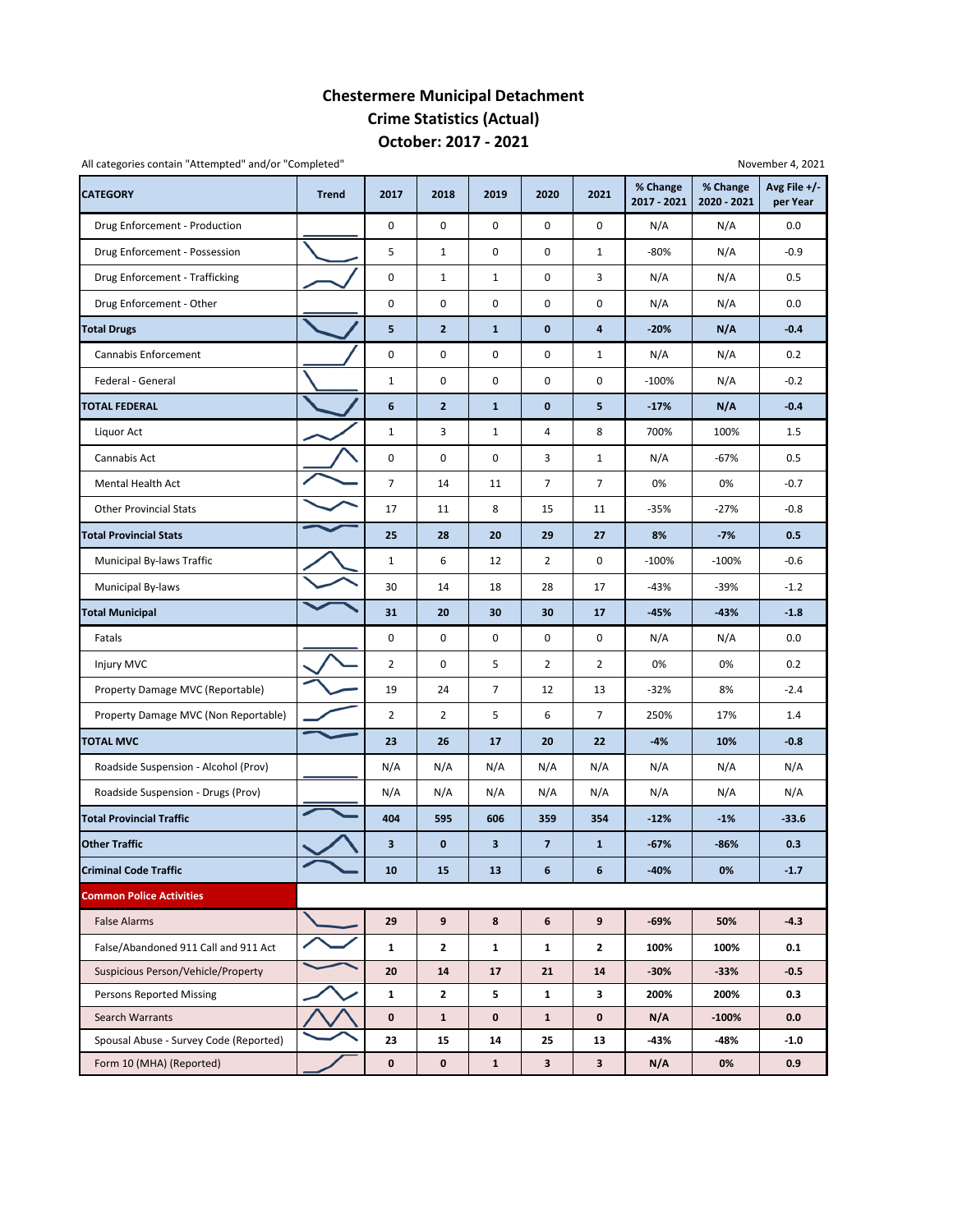### **Chestermere Municipal Detachment Crime Statistics (Actual) January to October: 2017 ‐ 2021**

**Category Trend 2017 2018 2019 2020 2021 FLAG Theft Motor Vehicle (Total) 63 92 52 48 31 Within Norm** Auto 15 23 14 8 4 Within Norm Truck 20 20 30 18 18 12 Within Norm SUV 18 17 11 15 9 Within Norm Van 1 7 4 0 3 Within Norm Motorcycle 22121 Within Norm Other 68200 Mithin Norm 2011 12:00 Mithin Norm 2012 12:00 Mithin Norm 2012 12:00 Mithin Norm 2012 12:00 Mithin Norm Take Auto without Consent  $\begin{vmatrix} 1 & 1 & 2 & 3 \\ 2 & 1 & 5 & 2 \end{vmatrix}$  Within Norm **Break and Enter (Total)\* 55 54 59 34 9 Within Norm** Business 5 4 12 3 0 Within Norm Residence 45 47 43 25 6 Within Norm Cottage or Seasonal Residence **1996 Cottage or Seasonal Residence** 1000000 Within Norm Other 23152 Within Norm 2016 2 Within Norm 2016 2 Within Norm 2016 2 Within Norm **Theft Over & Under \$5,000 (Total) 270 319 208 162 115 Within Norm** Theft from a motor vehicle 168 200 92 70 49 Within Norm Shoplifting 17 10 11 24 22 15 Within Norm 17 11 24 22 15 Within Norm Mail Theft (includes all Mail offences)  $\begin{array}{|c|c|c|c|c|c|}\n\hline\n\diagup\big\downarrow\end{array}$  7  $\begin{array}{|c|c|c|c|c|c|}\n\jmath & 1 & 0 & 5\n\end{array}$  Within Norm Theft of bicycle 37366 Within Norm Other Theft 77 94 89 64 40 Within Norm

| <b>Mischief To Property</b>          | 170 | 219 | 125 | 134 | 117 | Within Norm  |
|--------------------------------------|-----|-----|-----|-----|-----|--------------|
| Suspicious Person/ Vehicle/ Property | 185 | 183 | 219 | 192 | 126 | Within Norm  |
| Fail to Comply/Breach                | 37  | 49  | 70  | 26  | 33  | Within Norm  |
| <b>Wellbeing Check</b>               | 26  | 38  | 39  | 39  | 54  | <b>Issue</b> |
| Mental Health Act                    | 94  | 81  | 89  | 97  | 93  | Within Norm  |
| <b>False Alarms</b>                  | 278 | 238 | 87  | 61  | 60  | Within Norm  |

| <b>Traffic</b>                                                 | <b>Trend</b> | 2017           | 2018           | 2019 | 2020 | 2021 | <b>FLAG</b>  |
|----------------------------------------------------------------|--------------|----------------|----------------|------|------|------|--------------|
| Roadside Suspensions - alcohol related - No grounds to charge* |              | 3              | 2              | 6    |      | 0    | Within Norm  |
| Occupant Restraint/Seatbelt Violations*                        |              | 105            | 132            | 195  | 106  | 415  | <b>Issue</b> |
| Speeding Violations*                                           |              | 398            | 2103           | 3469 | 1310 | 1514 | Within Norm  |
| Intersection Related Violations*                               |              | 165            | 223            | 264  | 87   | 234  | Within Norm  |
| Other Non-Moving Violation*                                    |              | 470            | 1123           | 1531 | 863  | 1471 | Within Norm  |
| Pursuits**                                                     |              | $\overline{2}$ | $\overline{2}$ | 9    | 17   | 10   | Within Norm  |
| Other CC Traffic**                                             |              | 15             | 15             | 6    | 4    | 5    | Within Norm  |

\*"Actual" \*\*"Reported"

Categories flagged with "Issue" only indicate that the current number of offences are higher the statistical norm based on previous years.

#### All categories contain "Attempted" and/or "Completed"

November 4, 2021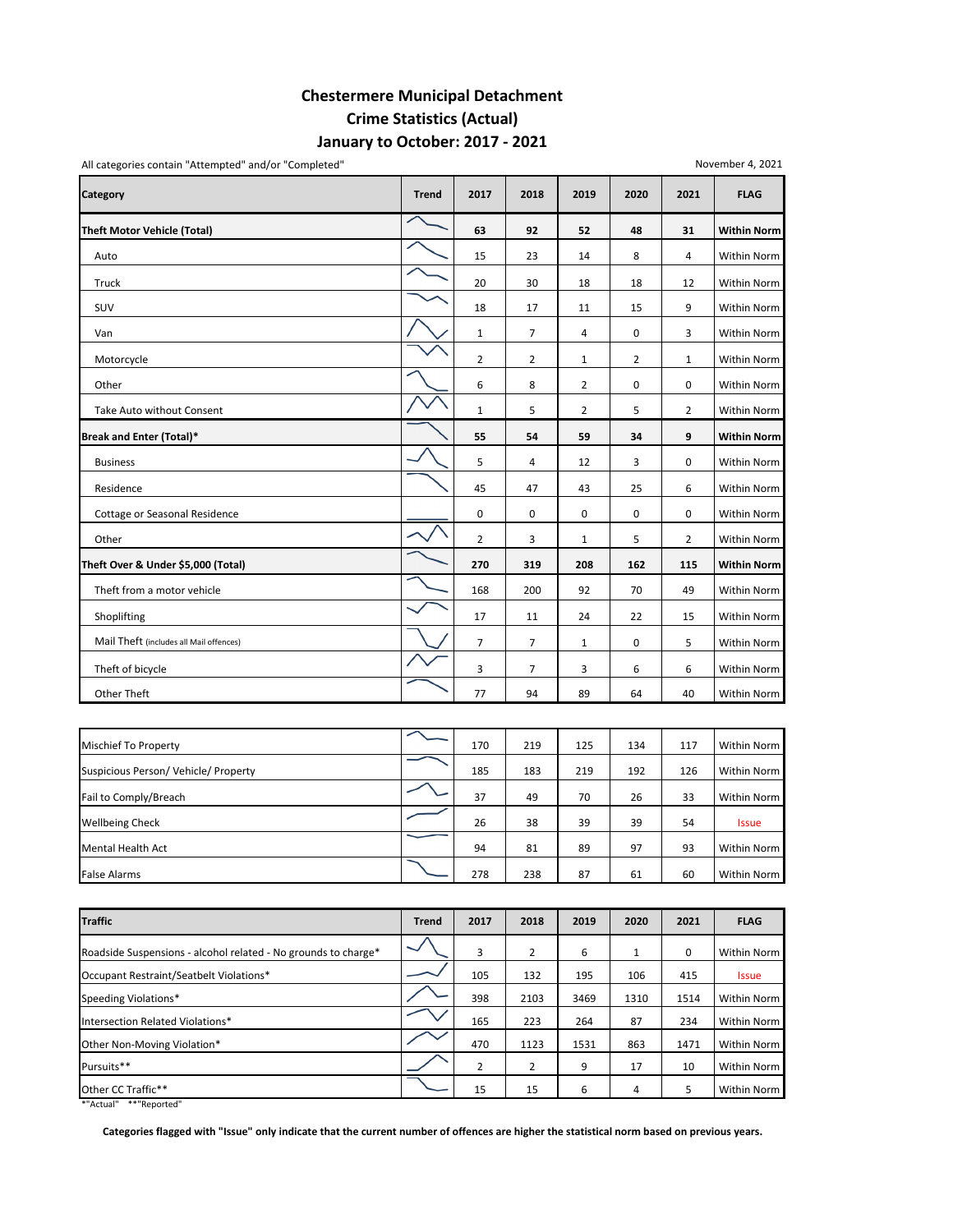#### **Chestermere Municipal Detachment ‐ Break and Enters (includes unlawfully in a dwelling place)**

All categories contain "Attempted" and/or "Completed"

November 4, 2021

| 2020                 |                |     |             |              |                |              |             |                |     |     |            |            |
|----------------------|----------------|-----|-------------|--------------|----------------|--------------|-------------|----------------|-----|-----|------------|------------|
| <b>Month</b>         | Jan            | Feb | Mar         | Apr          | May            | Jun          | Jul         | Aug            | Sep | Oct | <b>Nov</b> | <b>Dec</b> |
| <b>Actuals</b>       | $\mathbf{1}$   | 8   | 7           | 3            | $\mathbf 1$    | $\mathbf{1}$ | 3           | $\mathbf{1}$   | 4   | 5   | 3          | 3          |
| <b>Running Total</b> | $\mathbf{1}$   | 9   | 16          | 19           | 20             | 21           | 24          | 25             | 29  | 34  | 37         | 40         |
| Quarter              |                | 16  |             |              | 5              |              |             | 8              |     |     | 11         |            |
| 2021                 |                |     |             |              |                |              |             |                |     |     |            |            |
|                      |                |     |             |              |                |              |             |                |     |     |            |            |
| <b>Month</b>         | Jan            | Feb | Mar         | Apr          | May            | Jun          | Jul         | Aug            | Sep | Oct | Nov        | <b>Dec</b> |
| <b>Actuals</b>       | $\overline{2}$ | 1   | $\mathbf 0$ | $\mathbf{1}$ | 0              | 1            | $\mathbf 0$ | 1              | 3   | 0   |            |            |
| <b>Running Total</b> | $\overline{2}$ | 3   | 3           | 4            | 4              | 5            | 5           | 6              | 9   | 9   |            |            |
| Quarter              |                | 3   |             |              | $\overline{2}$ |              |             | $\overline{4}$ |     |     | <b>TBD</b> |            |

#### **Chestermere Municipal Detachment ‐ Theft of Motor Vehicles (includes taking without consent)**

All categories contain "Attempted" and/or "Completed"

November 4, 2021

|                            | 2020           |            |             |        |        |              |        |        |        |        |              |            |  |
|----------------------------|----------------|------------|-------------|--------|--------|--------------|--------|--------|--------|--------|--------------|------------|--|
| Month                      | Jan            | Feb        | Mar         | Apr    | May    | Jun          | Jul    | Aug    | Sep    | Oct    | <b>Nov</b>   | <b>Dec</b> |  |
| <b>Actuals</b>             | 7              | 6          | 6           | 5      | 4      | $\mathbf{1}$ | 1      | 4      | 7      | 7      | $\mathbf{1}$ | 7          |  |
| <b>Running Total</b>       | $\overline{7}$ | 13         | 19          | 24     | 28     | 29           | 30     | 34     | 41     | 48     | 49           | 56         |  |
| Quarter                    |                | 19         |             |        | 10     |              |        | 12     |        |        | 15           |            |  |
| 2021                       |                |            |             |        |        |              |        |        |        |        |              |            |  |
| Month                      | Jan            | <b>Feb</b> | Mar         | Apr    | May    | Jun          | Jul    | Aug    | Sep    | Oct    | Nov          | <b>Dec</b> |  |
| <b>Actuals</b>             | 5              | 3          | $\mathbf 0$ | 3      | 1      | 6            | 2      | 3      | 4      | 4      |              |            |  |
| <b>Running Total</b>       | 5              | 8          | 8           | 11     | 12     | 18           | 20     | 23     | 27     | 31     |              |            |  |
| Quarter                    |                | 8          |             |        | 10     |              |        | 9      |        |        | <b>TBD</b>   |            |  |
| Year over Year<br>% Change | $-29%$         | $-38%$     | $-58%$      | $-54%$ | $-57%$ | $-38%$       | $-33%$ | $-32%$ | $-34%$ | $-35%$ |              |            |  |